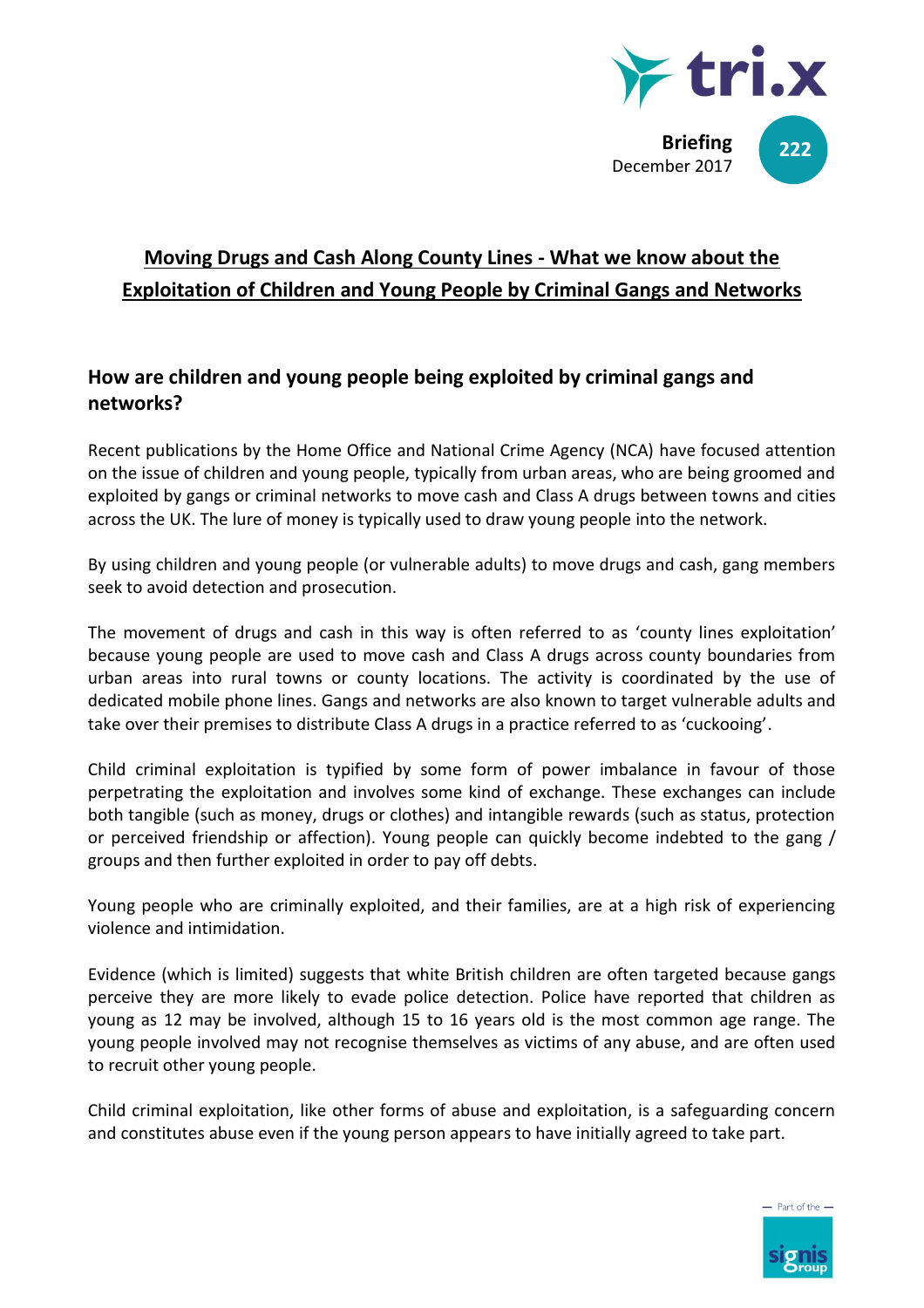

## **What are the specific risks?**

High levels of violence are commonplace among county lines networks, the use of weapons and firearms to intimidate and control members of the group is prevalent.

Young people are exposed to varying levels of abuse including physical, mental and sexual harm sometimes over protracted periods.

Young people involved will be sent away - often for weeks at a time - to stay with adults they don't know and with no means of getting back.

#### **How many young people might be involved?**

Recent media reports (Radio 4, October 2017) have estimated that thousands of young people have been exploited and groomed by organised criminal gangs. The National Crime Agency has identified over 700 county lines operations across the country.

## **What are the indicators of Child Criminal Exploitation?**

As with children who are sexually exploited, gangs and networks will often target the most vulnerable young people, including those who are looked after by local authorities, who have a history of going missing, or who have chaotic or traumatic lives. Indicators of child criminal exploitation include:

- Persistently going missing from school or home and / or being found out-of-area;
- Unexplained acquisition of money, clothes, or mobile phones;
- Excessive receipt of texts / phone calls;
- Relationships with controlling / older individuals or groups;
- Leaving home / care without explanation;
- Suspicion of physical assault / unexplained injuries;
- Parental concerns;
- Carrying weapons;
- Significant decline in school results / performance;
- Gang association or isolation from peers or social networks;
- Self-harm or significant changes in emotional well-being.

Practitioners who have concerns that a child or young person is at risk of county lines exploitation should contact Children's Social Care or, if there is an immediate risk of harm to the young person, the Police.

### **How should agencies respond?**

Where there are concerns that a child or young person may have been criminally exploited, the Police and Children's Social Care should, from the first point of contact with the young person, pursue a safeguarding, rather than criminal justice, response.